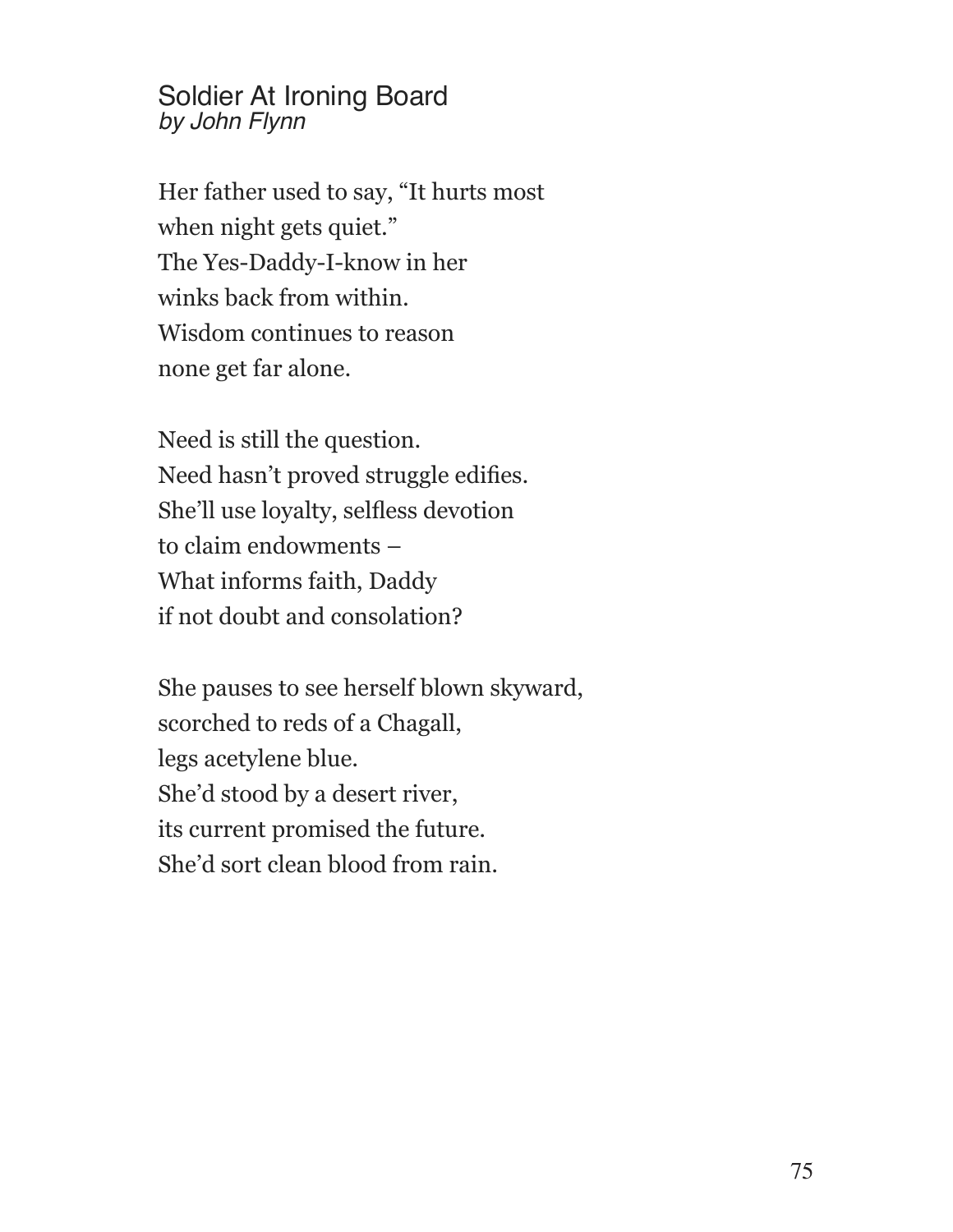Teenager Grappling, Chimerical *by John Flynn*

Honed wheels in his face their assessments finish touches that clear-cut forests.

He seeks voracious hysteria so to one day make it all his seasons.

His arms grow strong enough to dig porthole escapes, and story endings, to crush the little sums men are.

His boots coach borders, challenge his rogue enemy constant motion. Give him swords and all they blister.